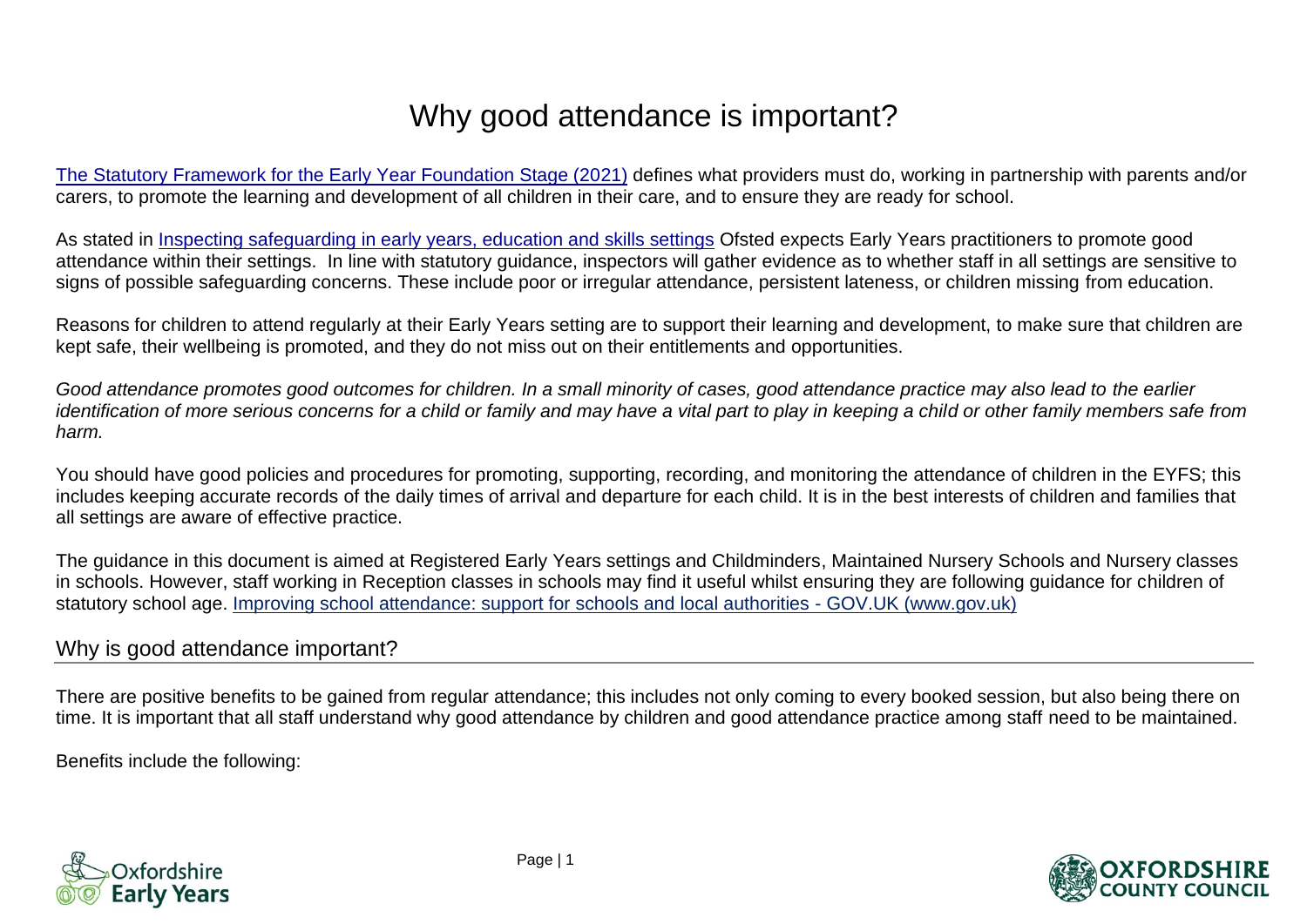#### Good habits

.

.

.

- It builds in young children the idea that getting up and going to a setting is simply what you do.
- Children who attend every booked session develop a feel for the rhythm of the week and gain a sense of security from some regular elements, even when the actual pattern or focus of their learning or activity may vary widely from week to week.

#### Secure relationships

- Young children find it easier to build and sustain a range of social relationships when they regularly attend their childcare setting. Regular attendance helps to develop secure attachments within the setting.
- For some families, particularly at times of stress, the child's regular attendance at a setting allows parents to get other things done and helps them enjoy spending time with the child when he or she is at home.

#### Self-esteem

- Children who rarely miss sessions at an early years setting and come on time are more likely to feel good about themselves. This is because they know what goes on and what to expect, feel more confident with the adults and the other children and have more opportunities to be valued and praised for their own special contribution.
- Children who regularly miss sessions or are generally late, can frequently experience a sense of having to try a little bit harder just to understand what is going on and what other children are talking about or doing.
- Regular attendance, on time, helps many young children to separate from their parents or carers at the start of the day and settle more readily into daily life in their setting.

#### Learning and Development.

• Staff carefully plan every session for each child in their care and want to take every opportunity to help them thrive. Experiences gained in one session are often developed further in the next session, whether or not these are consecutive days.



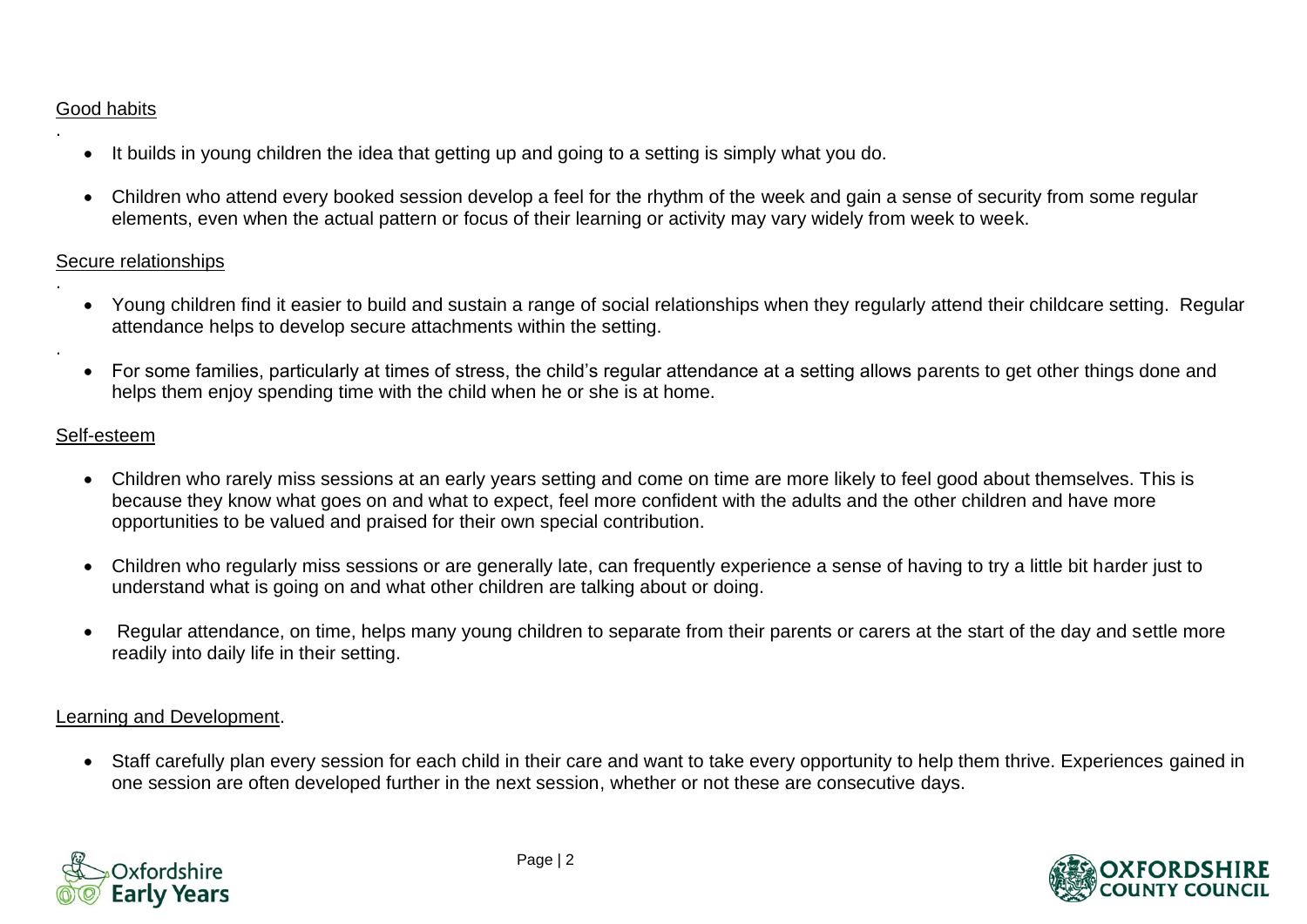- Children learn in many different ways through play with others and through being in the company of staff who actively support their learning and development.
- Underachievement is often linked to lower attendance. For some older students this is linked to a steadily deteriorating trend in attendance which is traceable right back to their Early Years setting.

#### **Safeguarding**

Good attendance is important for every child, but especially those for whom specific factors may make them more vulnerable to disengagement or underachievement. Most children are well supported by their families and continue to thrive, whatever their background or circumstances. However, there are some factors in children's lives which may make them more it more vulnerable. It is important that you exercise 'professional curiosity'.

It is particularly important to pay close attention to the patterns of attendance for potentially vulnerable groups of children, including, for example:

- children who are known to social care
- children whose families are known to the criminal justice system
- if there are immigration issues
- children who may be subject to a forced marriage, honour-based violence, female genital mutilation, sexual exploitation
- children facing difficult family circumstances e.g. housing problems, bereavement, separation/ divorce
- Children who are Young Carers
- children from families experiencing some degree of financial hardship, e.g. in receipt of 2yr old funding, Early Years Pupil Premium funding (EYPP) or claiming Free School Meals (FSM)
- children with additional needs, learning difficulties or disabilities
- children with English as an Additional Language (EAL)



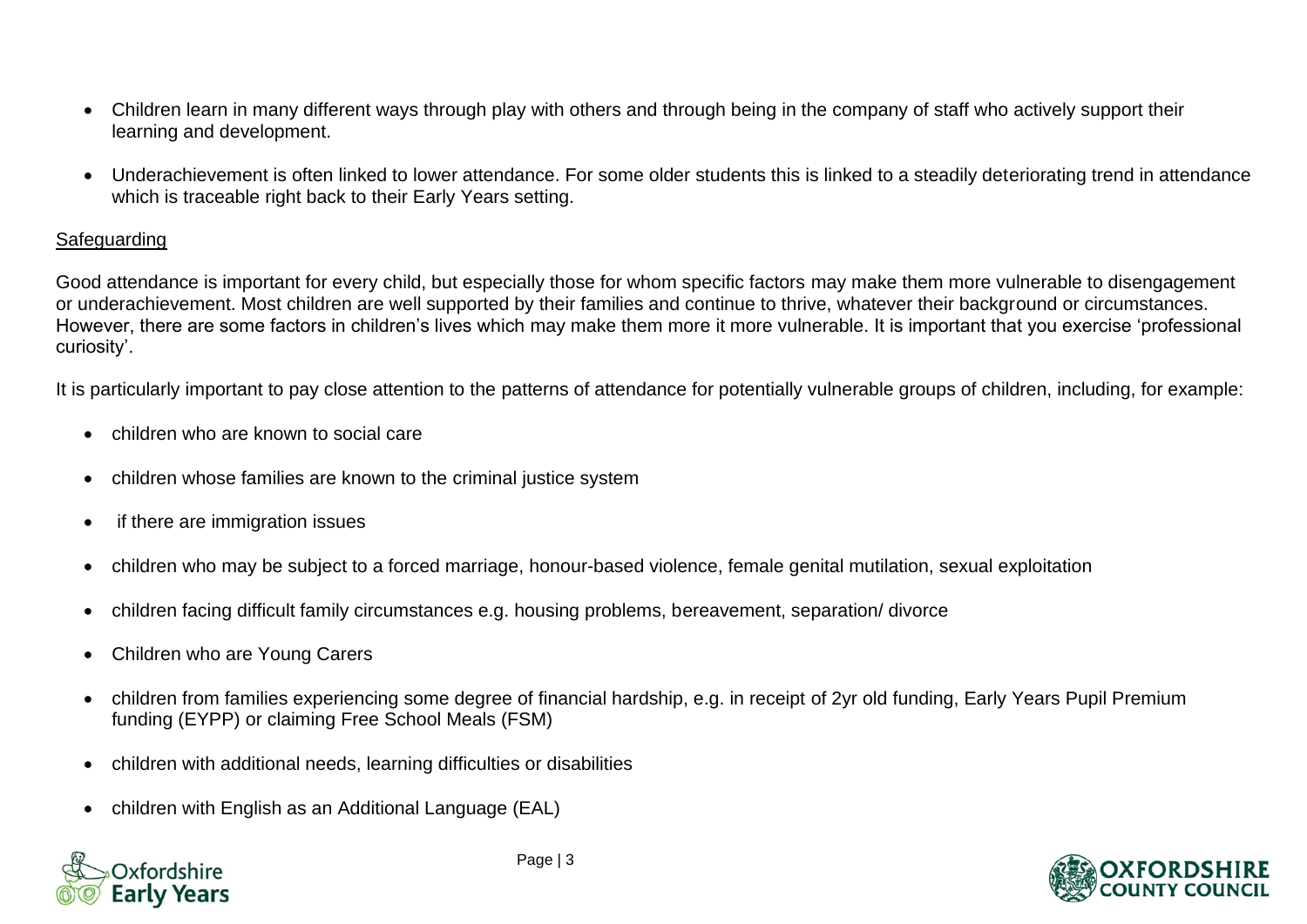• children about whom other agencies have raised concerns, including those supported through the Early Help Assessment (EHA)/Team Around the Family (TAF).

If any child's attendance starts to cause concern in your setting, it is helpful for the Key Person to discuss this with the staff who work with any of the child's siblings who come to the same setting. This helps establish whether there are issues only for an individual child or if the family as a whole may be going through a difficult time.

When promoting attendance in settings a wide range of elements combine to support and encourage good attendance. You may find the Parental Engagement resource on the [Early Years Toolkit](https://www.oxfordshire.gov.uk/business/information-providers/childrens-services-providers/support-early-years-providers/early-years-toolkit) useful. It is important to explain the processes, but also the reasons underpinning good attendance. These include:

- having a positive and welcoming atmosphere;
- explaining about the importance of good attendance and your procedures for non-attendance to families before their children start with you e.g. through information on your website, prospectus, settling in meetings;
- praise for good attendance & for arriving on time;
- being sensitive to and supportive of families from a range of cultures and backgrounds;
- building good relationships between children, families, staff and senior leaders;
- being rigorous in monitoring attendance and in identifying and analysing patterns of absence (often called 'broken weeks') and the number of sessions missed;
- acting early to address patterns of non-attendance
- being rigorous and persistent in seeking and recording explanations for absence, however sensitively you approach the conversation;
- being aware of additional factors in the setting's relationship with the family (e.g. EAL, learning difficulties) & making sure that appropriate means of communication are used at all times.

It is important to make sure (through induction and regular reminders) that all staff know what to do, and who to tell, if:

- a child is absent/late;
- a child has a changeable or deteriorating pattern of absence or lateness;



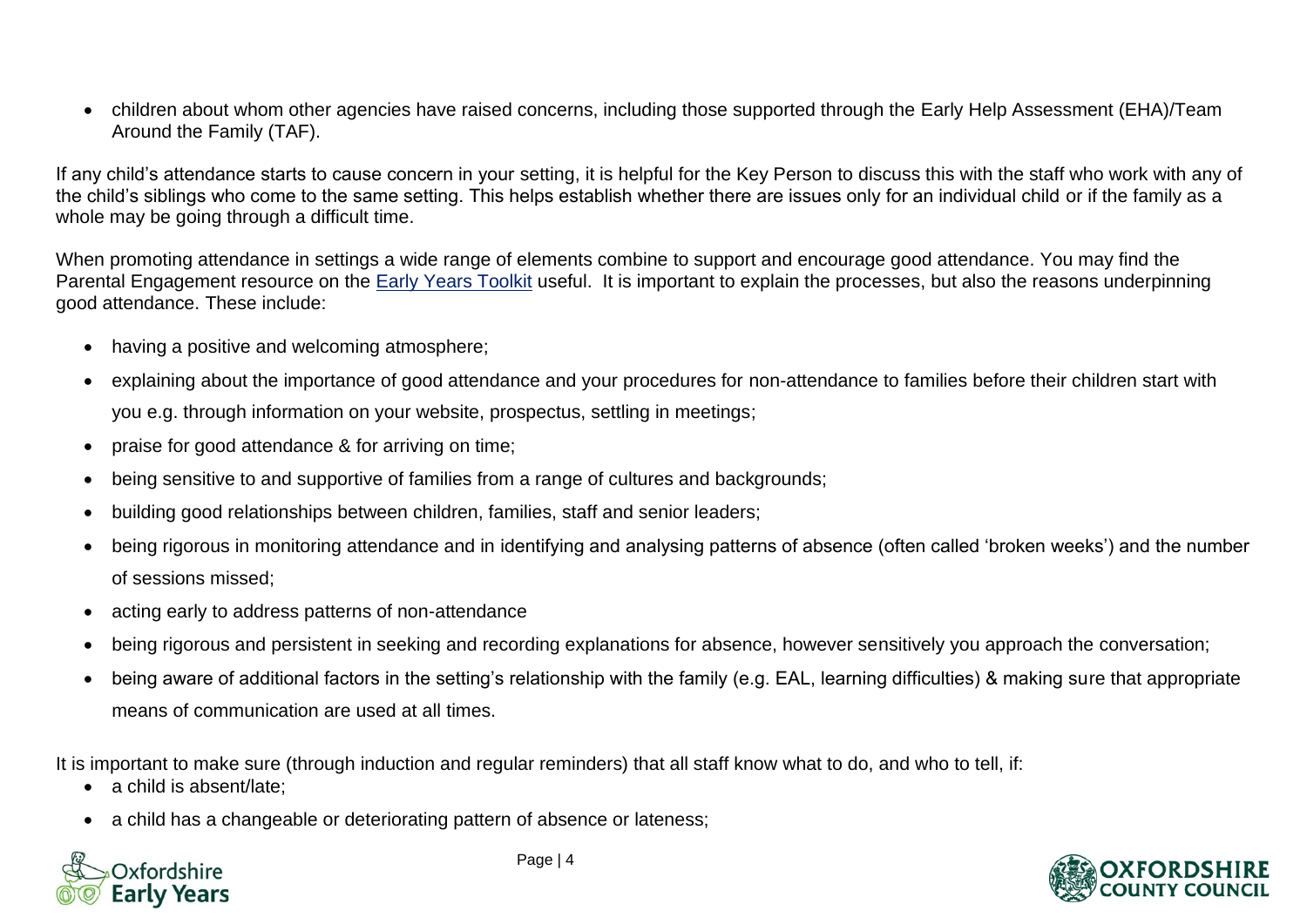- a child goes missing from education;
- where to turn for advice or support or whom to alert if concerns arise.

# The Locality and Community Support Service (LCSS) & The Early Help Assessment (EHA)

The Locality and Community Support Service (LCSS) is one team split between North, Central and South. LCSS provides advice & guidance to community partners and professionals and No name consultations when consent from the family has not been gained.

The service also offers advice and guidance when concerns are identified and throughout EHA/TAF process for non-immediate safeguarding concerns. A [LCSS link worker](https://www.oscb.org.uk/practitioners-volunteers/locality-and-community-support-service-early-help/) can help settings with the EHA/TAF. Childminders have access to the area locality telephone number for support and guidance.

The 'Think Family' approach in Oxfordshire means there is now a whole family assessment & plan. The EHA can be initiated by any professional who identifies concerns for a child/family and is completed at the earliest opportunity. It involves all relevant agencies to assess and support the whole family. Early Help Assessment training for Early Years Providers can be booked through [Step into Training.](https://oxfordshirecpdonline.com/cpd/default.asp)

#### Recording and monitoring attendance

Keeping accurate attendance records is not just bureaucracy. Monitoring attendance is important for all children, but especially for those in vulnerable groups. Knowing when children have attended a session provides vital information to keep children safe from harm and help tackle underachievement.

Having clear accessible attendance records helps identify children at risk and helps multi-agency teams to understand, assess and support the widest possible range of needs for a child and his or her whole family.

To ensure that attendance records support the work of safeguarding young children and promote their learning and development, it is important for senior managers and staff at all levels to pay attention to the following:

- ❖ Keep full registration details for every child, as specified in the EYFS. (*a daily record of the names of the children being cared for on the premises, their hours of attendance and the names of each child's key person;)*
- ❖ Keep accurate information about parents, carers and others who may accompany the child to and from the setting. It is vital to have up-todate records of who does/ does not have a legal right of access to each child and to make sure that key people know the situation for each



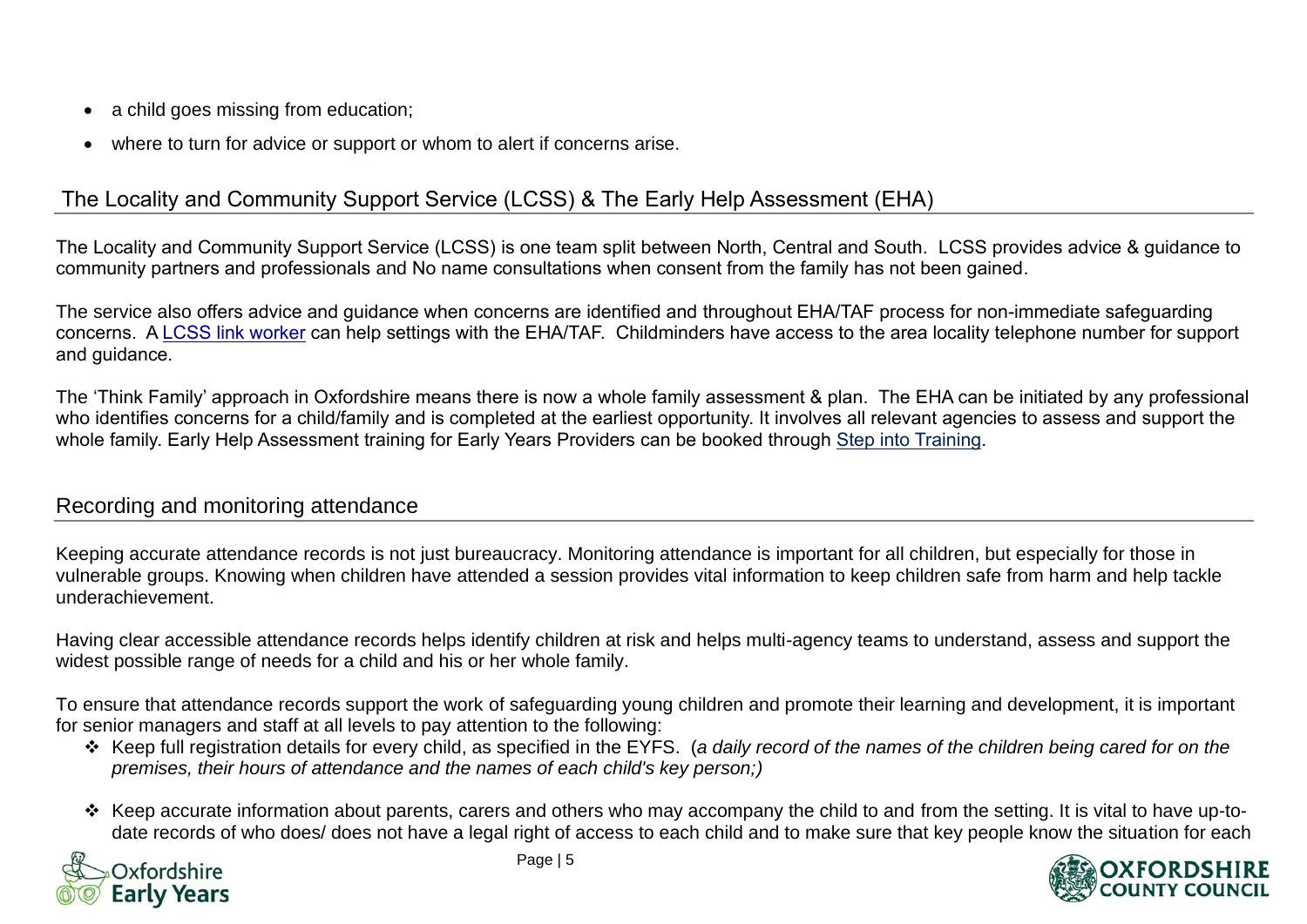individual child. *( 3.72. Providers must record the following information for each child in their care: full name; date of birth; name and address of every parent and/or carer who is known to the provider (and information about any other person who has parental responsibility for the child); which parent(s) and/or carer(s) the child normally lives with; and emergency contact details for parents and/or carers).*

It is important that you:

- Make clear, consistent, and accurate entries, whether you are using manual or electronic registers.
- Consistently and thoroughly investigate all absences for individual children and their siblings (if they are also at your setting) and keep records of the family's explanations. Liaise with schools if relevant.
- Put in place some routine monitoring of attendance by managers, committees or the owner.
- Put in place systematic and rigorous monitoring of the registers by the designated lead who is responsible for ensuring accurate recording, identifying, and addressing attendance issues and engaging parents.

## Raising concerns and taking action

All settings will have their own policy and procedure for dealing with attendance issues and it is important that staff at all levels, including managers/committees, know how to respond to different problems that may arise. Good attendance is important for all children but will be especially important for children receiving 2yr old funding or Early Years Pupil Premium Funding (EYPP) or if there are safeguarding concerns about a child or family.

Even though it is not compulsory for a child to attend an Early Years setting, staff should discuss any instance when a family decides to withdraw a child from the setting.

There are many reasons why children are moved from one setting to another. These include simple preference for another setting, greater convenience of an alternative setting, house move, increased availability of parents/family members to provide free home-based childcare etc.

However, if it is known (or becomes apparent) that the child is actually being withdrawn from registered childcare altogether, staff should consider any implications. In particular, staff should discuss whether there have been (or now are) any concerns about the child which might mean that the parents' decision to withdraw from registered childcare could be a cause for concern. This might include deteriorating attendance,



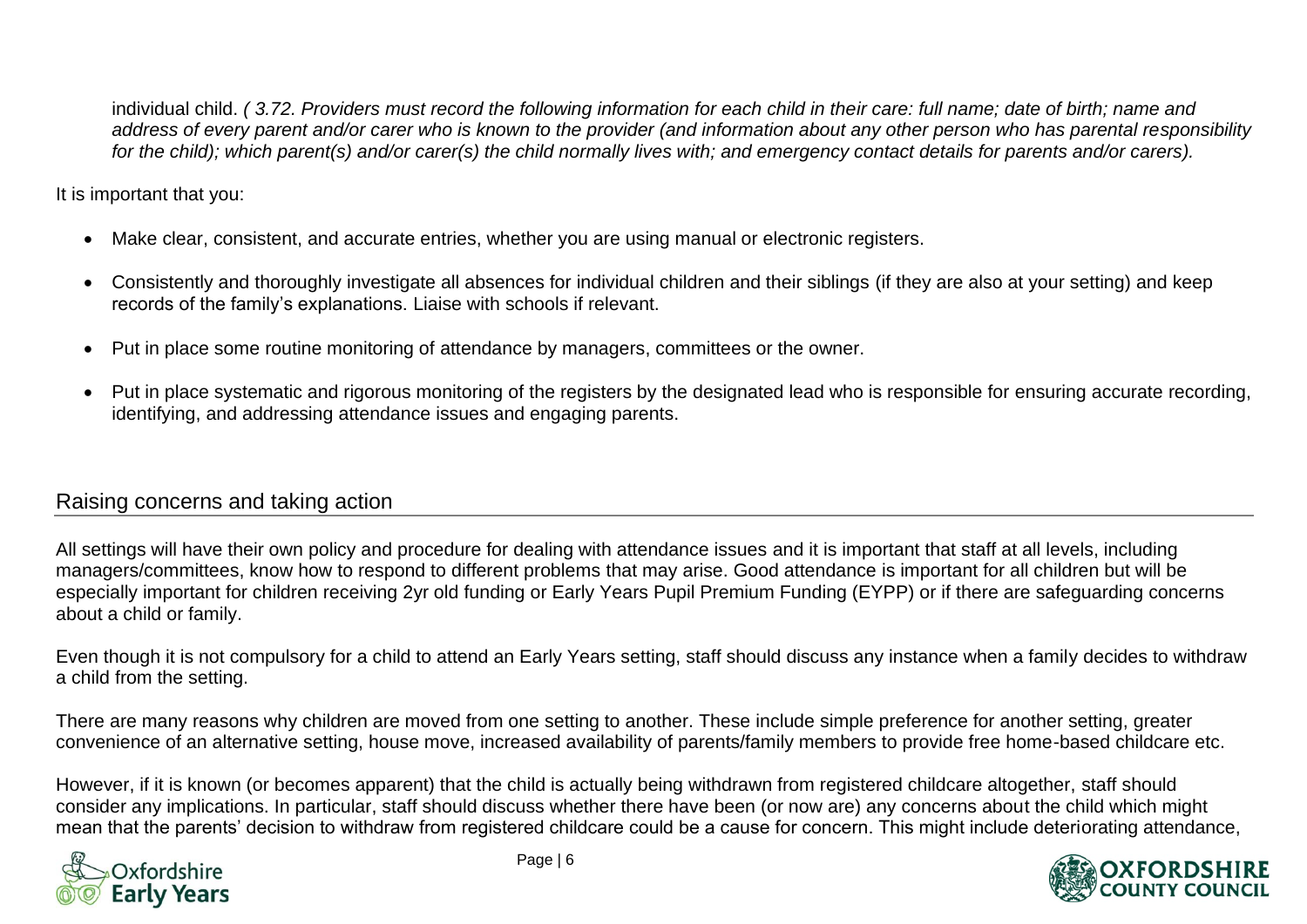poorer emotional wellbeing, worsening relationship between setting and parent(s), poorer health or physical condition/ welfare of the child, radicalisation.

Following this discussion, actions should include the following:

- Try to find out which setting the child is moving to.
- Keep dated notes of any events or discussions with the families.

It is important that professionals have 'eyes on the child'.

If you have immediate safeguarding concerns about a child, please call MASH on **0345 050 7666** during office hours (8.30am – 5pm, Monday to Thursday, 8.30am – 4pm, Friday)

Outside office hours call the Emergency Duty Team on **0800 833 408**

[Find out more about the Multi-Agency Safeguarding Hub \(MASH\) and referral process.](https://www.oxfordshire.gov.uk/business/information-providers/multi-agency-safeguarding-hub)

If you have low level concerns, contact LCSS.

## Self – Evaluation of Attendance and Safeguarding

- Having clear policies and procedures for promoting, recording, and monitoring the attendance of children in the EYFS will provide you with support systems you need to have in place.
- It is important to review and evaluate your processes and record systems on a regular basis.
- All staff should attend safeguarding training and receive regular updates
- Safeguarding should be an agenda item on all your staff and supervision meetings.

We would like to acknowledge South Gloucestershire Council, whose documents were referred to during the preparation of this guidance. August 2020



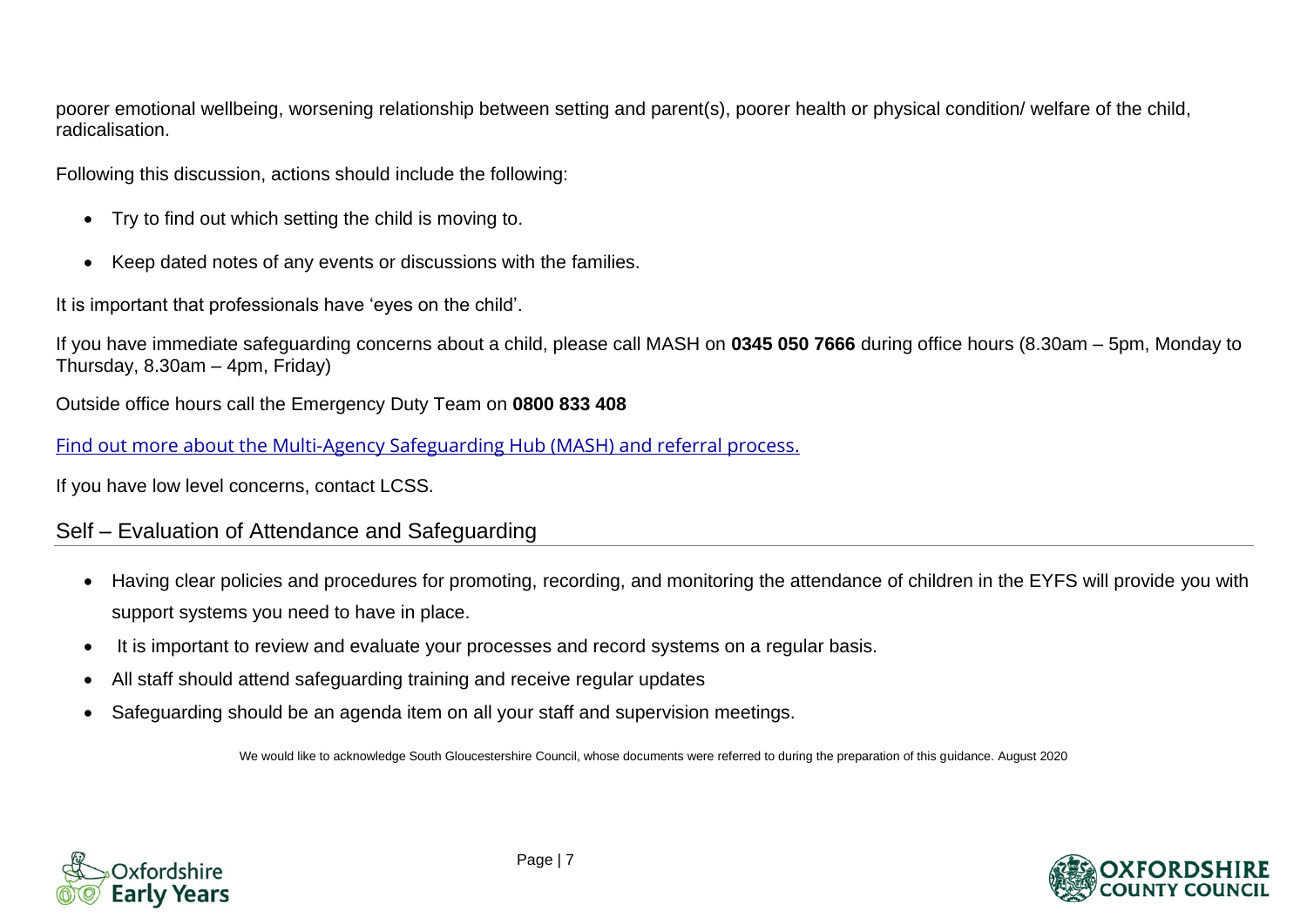This policy is a framework and should be a starting point for development to fit your setting's individual context.

Prior to being adopted, each section should be reviewed to determine if it is appropriate for your setting. If more or less information is required, it is the responsibility of the setting to make those amendments.

# Draft attendance/absent child policy

## **Objectives**

To promote good attendance this is vital to children's educational achievement, well-being and keeping them safe.

To convey clearly to parents and children that:

- Regular attendance is essential and is in the child's best interest.
- Regular or frequent lateness at the start and end of each session is unacceptable and detrimental to the child.
- Unjustifiable absence will be investigated and may be recorded as unauthorised absence.

To keep records of attendance which:

- Clearly distinguish between authorised and unauthorised absence.
- Provide accurate information on actual attendance to enable monitoring and evaluation of attendance rates.
- Show lateness so that patterns may be addressed.

To build on existing good practice that fosters a positive attitude to good attendance by:

- Responding rapidly to children's absence.
- Recognising and celebrating, with the family, children who maintain 'excellent', 'good' and 'improving' attendance.
- Sharing attendance figures with parents and carers.
- To target attendance where it has been an issue and to set in place strategies to support improvement.
- To target persistent lateness where it has been an issue and to set in place techniques to ensure improvement.

## Sharing information

The setting will make its policy on attendance clear to parents and children through:

- Sharing information and expectations prior to admission.
- The use of standardised letters to parents addressing specific aspects of attendance or punctuality that require parental response.
- Clear systems and procedures to address all pupil absence and lateness.

## Factors affecting attendance

The main factors affecting attendance of children at an early years setting are:

- Illness of the child.
- Illness of siblings or parents.
- Health Services Appointments
- Religious observance.